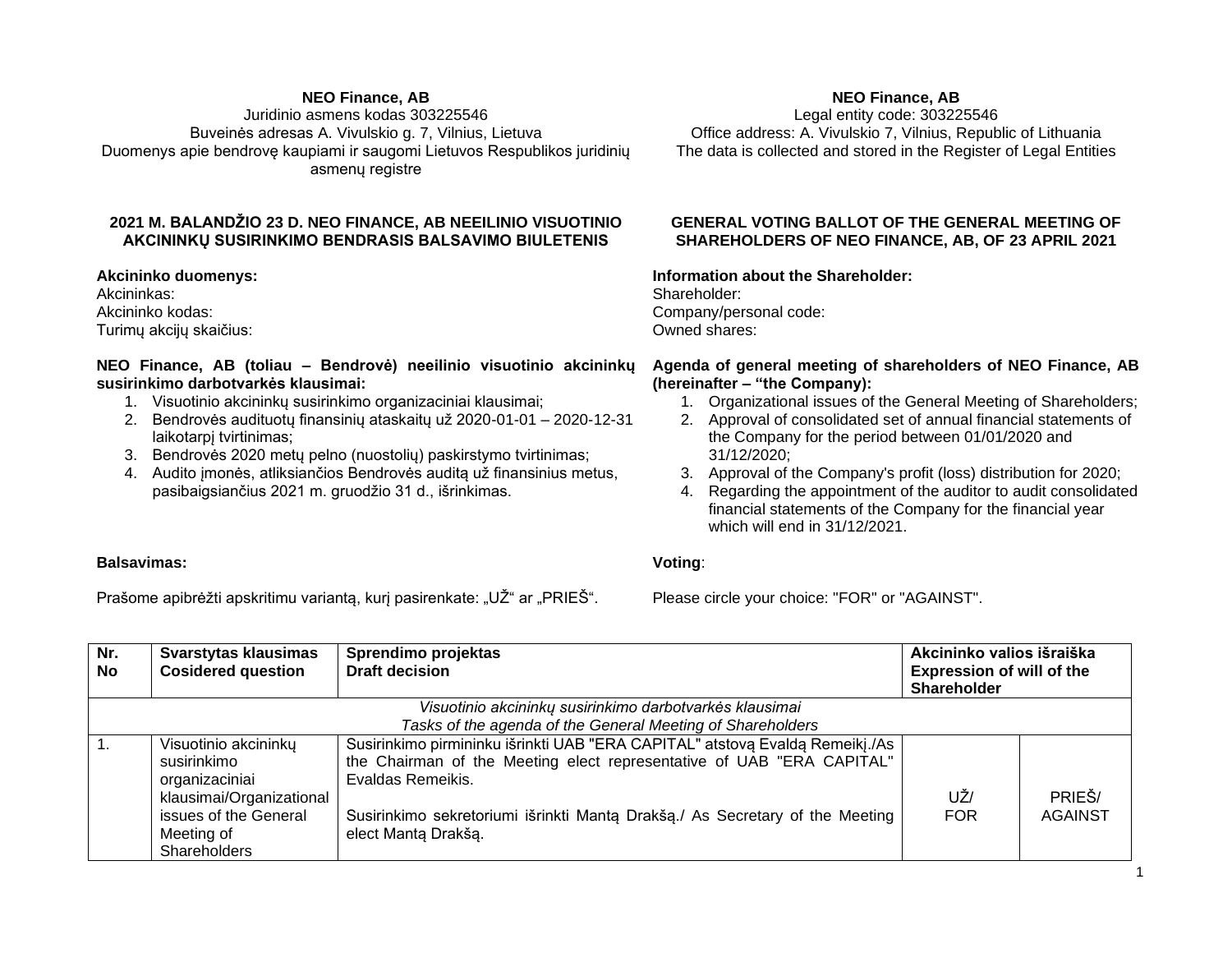| $\overline{2}$ . | Bendrovės audituotų<br>finansinių ataskaitų už<br>2020-01-01 - 2020-12-<br>31 laikotarpį<br>tvirtinimas/Approval of<br>consolidated set of                                                                                                                        | Išklausytas Bendrovės parengtas metinis pranešimas už 2020 m./ Taken for the<br>information annual report of the Company for the year 2020, prepared by the<br>Company.<br>Išklausyta Auditoriaus išvada apie Bendrovės finansinę atskaitomybę./Taken for<br>the information Auditor's report on the Company's financial statements.                                                                                                                                                                                                                                                                                                                                                                                                                                                                                                                                                                                                   | Informacijai/For information |                          |
|------------------|-------------------------------------------------------------------------------------------------------------------------------------------------------------------------------------------------------------------------------------------------------------------|----------------------------------------------------------------------------------------------------------------------------------------------------------------------------------------------------------------------------------------------------------------------------------------------------------------------------------------------------------------------------------------------------------------------------------------------------------------------------------------------------------------------------------------------------------------------------------------------------------------------------------------------------------------------------------------------------------------------------------------------------------------------------------------------------------------------------------------------------------------------------------------------------------------------------------------|------------------------------|--------------------------|
|                  | annual financial<br>statements of the<br>Company for the period<br>between 01/01/2020<br>and 31/12/2020                                                                                                                                                           | Patvirtinti Bendrovės finansinių ataskaitų rinkinį už 2020-01-01 - 2020-12-31<br>laikotarpį, audituotą UAB "Grand Thorton Baltic" (atestuotas auditorius Genadij<br>Mikušev)./ To approve consolidated set of annual financial statements of the<br>Company for the period between 01/01/2020 and 31/12/2020, audited by UAB<br>Grand Thorton Baltic (certified auditor Genadij Mikušev).<br>Pavesti Bendrovės administracijos vadovui ar jo tinkamai įgaliotam asmeniui<br>atlikti visus veiksmus, reikalingus pateikti Bendrovės finansinių ataskaitų rinkinį<br>Juridiniy asmeny registrui ir Lietuvos bankui./ To mandate the Head of<br>Administration the Company or a person authorized by him/her to sign all<br>necessary documents and to perform all necessary actions in order to submit<br>consolidated set of annual financial statements of the Company to the Register<br>of Legal Entities and the Bank of Lithuania. | UŽ/<br><b>FOR</b>            | PRIEŠ/<br><b>AGAINST</b> |
| $\overline{3}$ . | Bendrovės 2020 metų<br>pelno (nuostolių)<br>paskirstymo<br>tvirtinimas/Approval of<br>the Company's profit<br>(loss) distribution for<br>2020                                                                                                                     | Nepaskirstyti (kaupti) nuostolių už finansinius metus, pasibaigusius 2020 m.<br>gruodžio 31 d./Not to distribute (accumulate) losses for the financial year which<br>ended 31/12/2020.                                                                                                                                                                                                                                                                                                                                                                                                                                                                                                                                                                                                                                                                                                                                                 | UŽ/<br><b>FOR</b>            | PRIEŠ/<br><b>AGAINST</b> |
| 4.               | Audito imonės,<br>atliksiančios Bendrovės<br>auditą už finansinius<br>metus, pasibaigsiančius<br>2021 m. gruodžio 31 d.,<br>išrinkimas./Regarding<br>the appointment of the<br>auditor to audit<br>consolidated financial<br>statements of the<br>Company for the | Išrinkti audito jmonę UAB "Grand Thorton Baltic", kodas 30056169, atlikti<br>Bendrovės auditą už finansinius metus, pasibaigsiančius 2021 m. gruodžio 31<br>d./ To elect the audit company UAB Grand Thorton Baltic, code 30056169, to<br>perform the Company's audit for the financial year which will end in 31<br>December 2020.<br>Nustatyti atlyginimą už audito paslaugas 2021 m. iki 5 800 EUR (penkių<br>tūkstančių aštuonių šimtų eurų) plius PVM./Set the amount of the fee payable<br>for audit services for the year 2021 - not more than EUR 5 800 (Five thousand<br>and eight hundreds euros) plus VAT.                                                                                                                                                                                                                                                                                                                  | UŽ/<br><b>FOR</b>            | PRIEŠ/<br><b>AGAINST</b> |